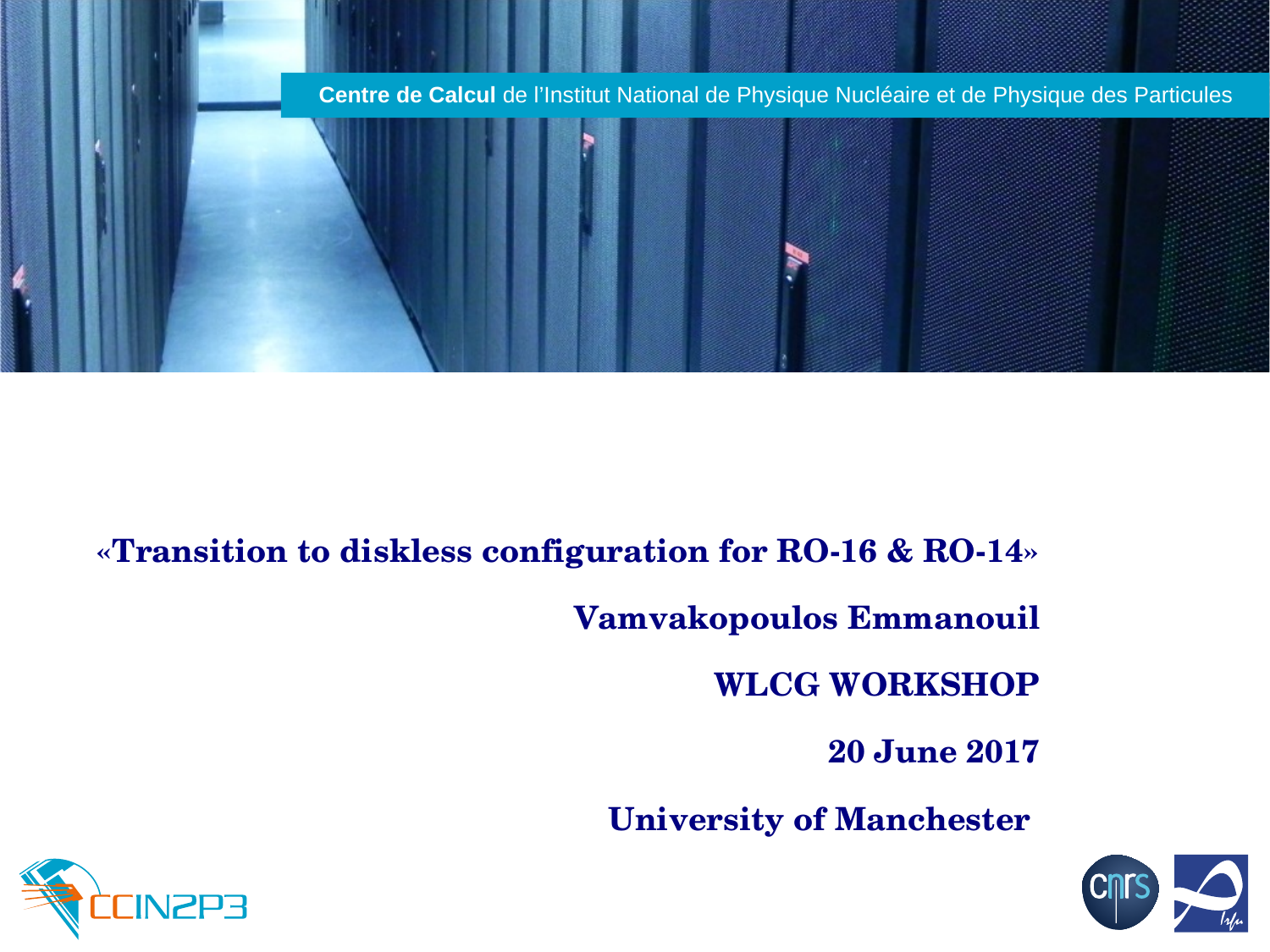## **Motivation**

### **Intention of ADC/DDM to reduce the number of sites with small size local grid storage**

- *«Some sites have very limited storage/manpower*
- «Operating a storage element is non-trivial »

*See DDM Group: «Lightweight Sites», ATLAS Sites Jamboree, 2017,CERN [Link](https://indico.cern.ch/event/579473/contributions/2429469/attachments/1398491/2132963/Lightweight_sites1.pdf)*

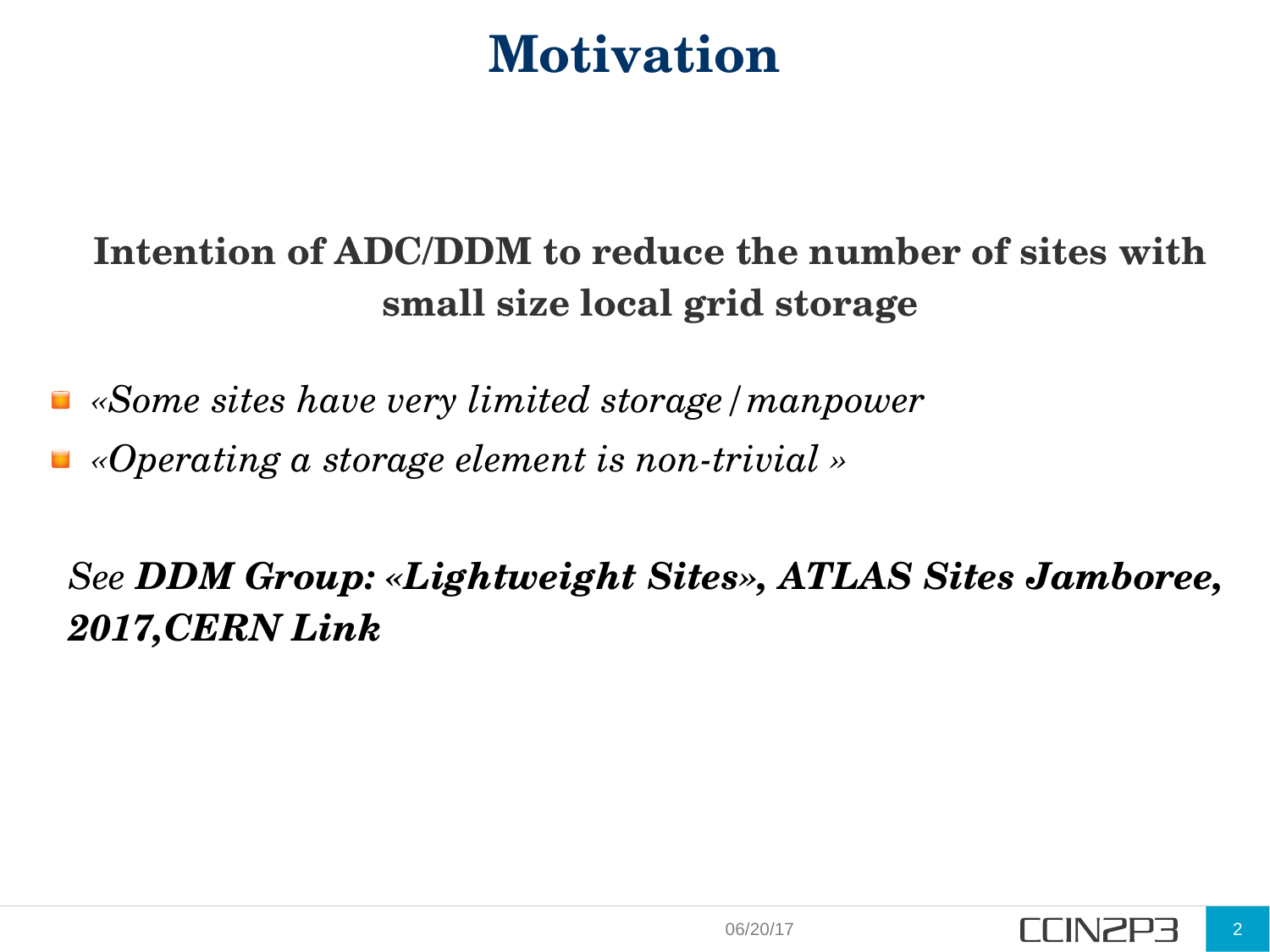# **ROMANIA Sites**

### **The four sites in Romania:**

| <b>Site</b>        | <b>CPU</b> | <b>HS06</b> | <b>DPM (TBytes)</b> |
|--------------------|------------|-------------|---------------------|
| <b>RO-14-ITIM</b>  | 440        | 3,960       | 30                  |
| <b>RO-16-UAIC</b>  | 576        | 5,184       | 171                 |
| <b>RO-07-NIPNE</b> | 2776       | 30,093      | 569                 |
| <b>RO-02-NIPNE</b> | 752        | 7,285       | 213                 |

- **RO-16 and RO-14 support only evgen and MonteCarlo Jobs**
- The Idea was to use the dpm storage of RO-07 (over the WAN) for **both sites.**

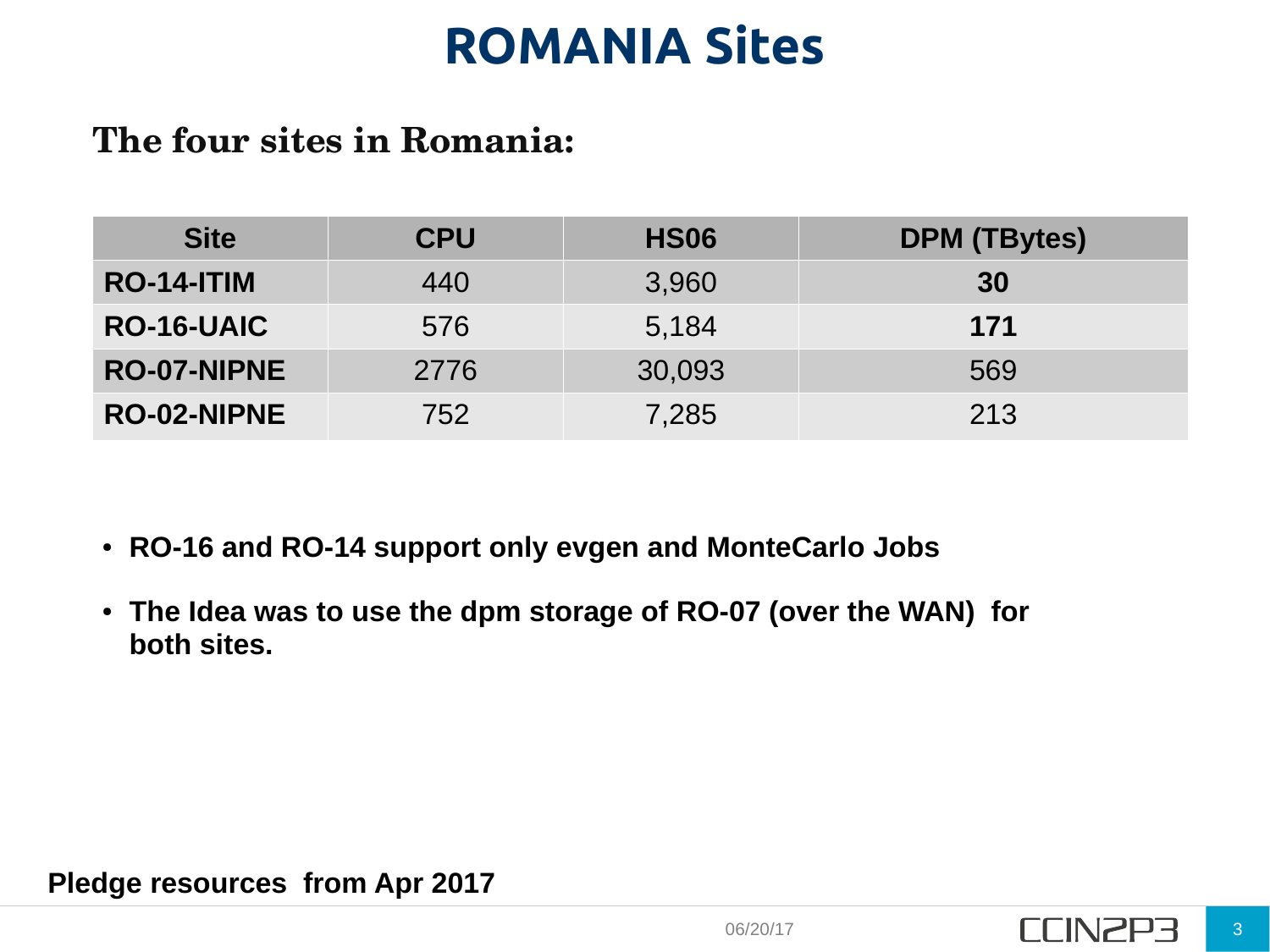## **New Pilot movers**

#### **Pilot New SiteMove**r :

- Easy and stable Setup
- The ATLAS-Pilot use the ddmendpoint (Rucio Storage Element) in order to set the source of data (read) and the destination of data (write)
- For each Panda Queue we have:
	- Accociated ddmendpoint (list of grid storage including access protocol)
	- Associated copytools (list of protocol for each activity: read, write, logs write)
	- $\bullet$  (e.g. xrdcp, lcg-cp, rucio,...)

#### **All changes will take place in AGIS**

- Keep the same Panda queues on diskless sites
- Change the ddm endpoint for stage-in and stage-out
- No complicate configuration (Only ATLASPRODUCTION spacetoken)
- DDM-OPS group are taking care the replication of precious data and decommissioning of the ddm-endpoint for ATLAS

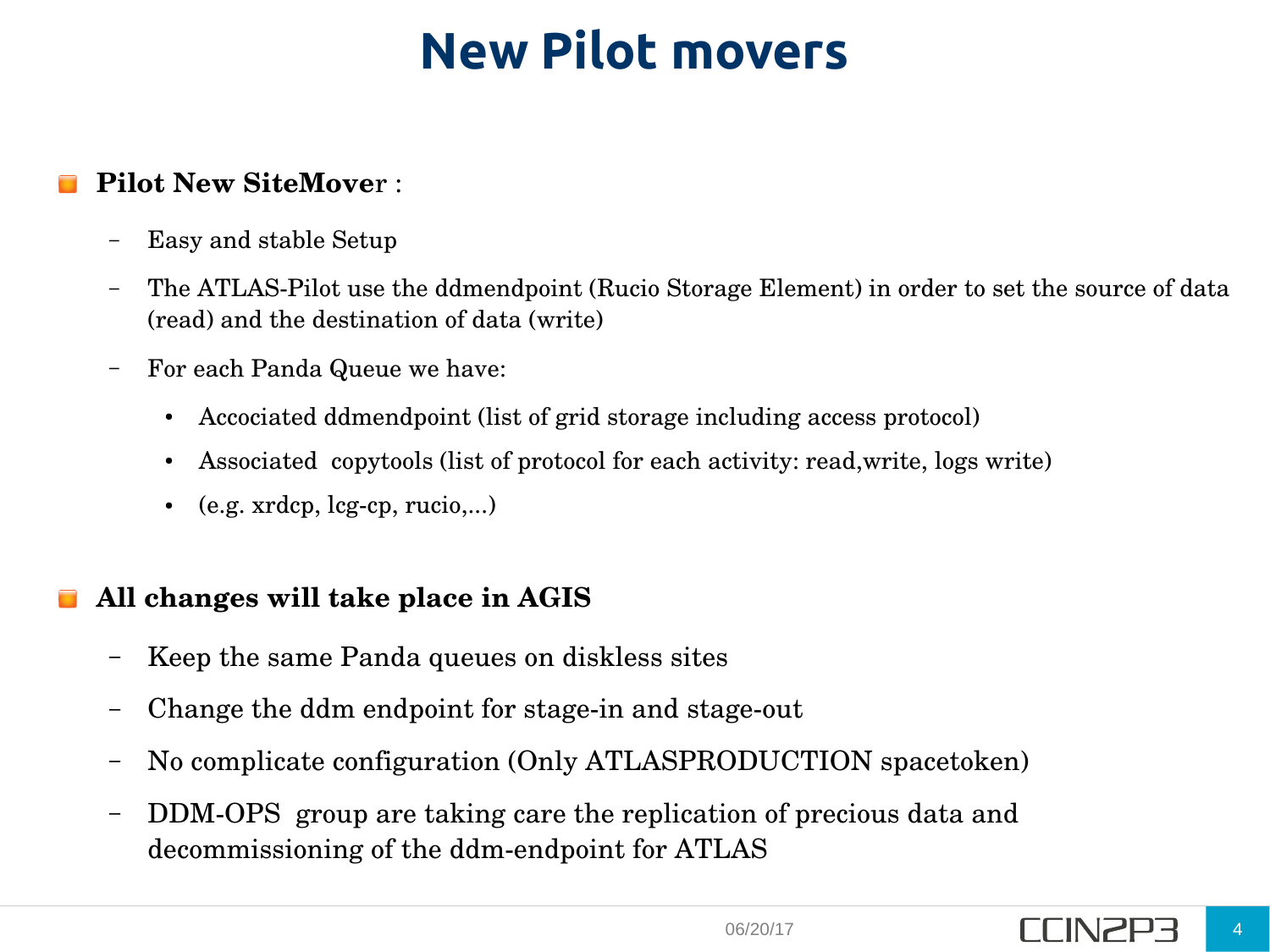## **Running Jobs for RO-14 and RO-16**



 $B$  RO-16-UAIC

 $RO-14-ITIM$ 

Maximum: 924.00, Minimum: 362.00, Average: 796.21, Current: 729.00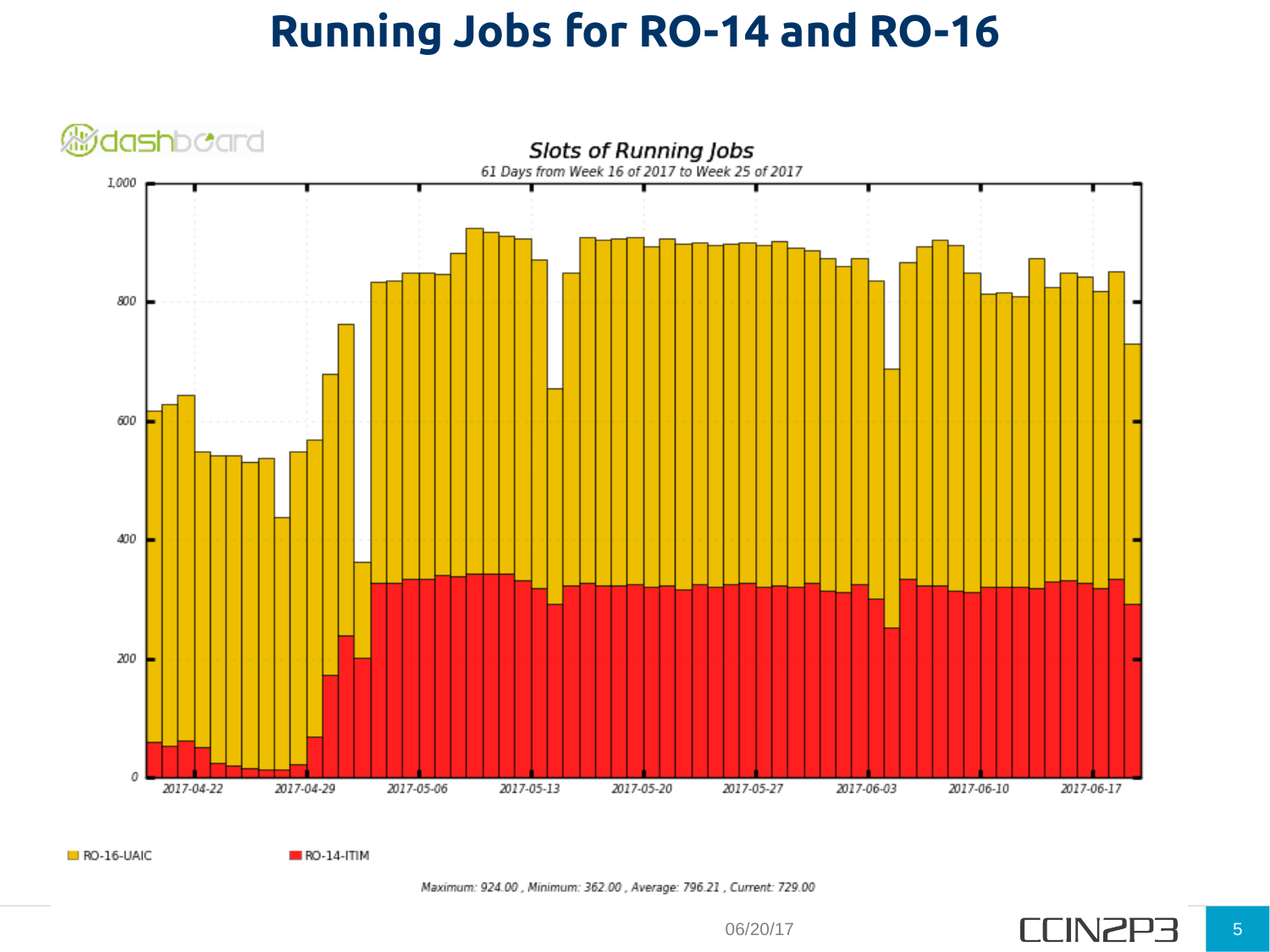# **Job Efficiency**

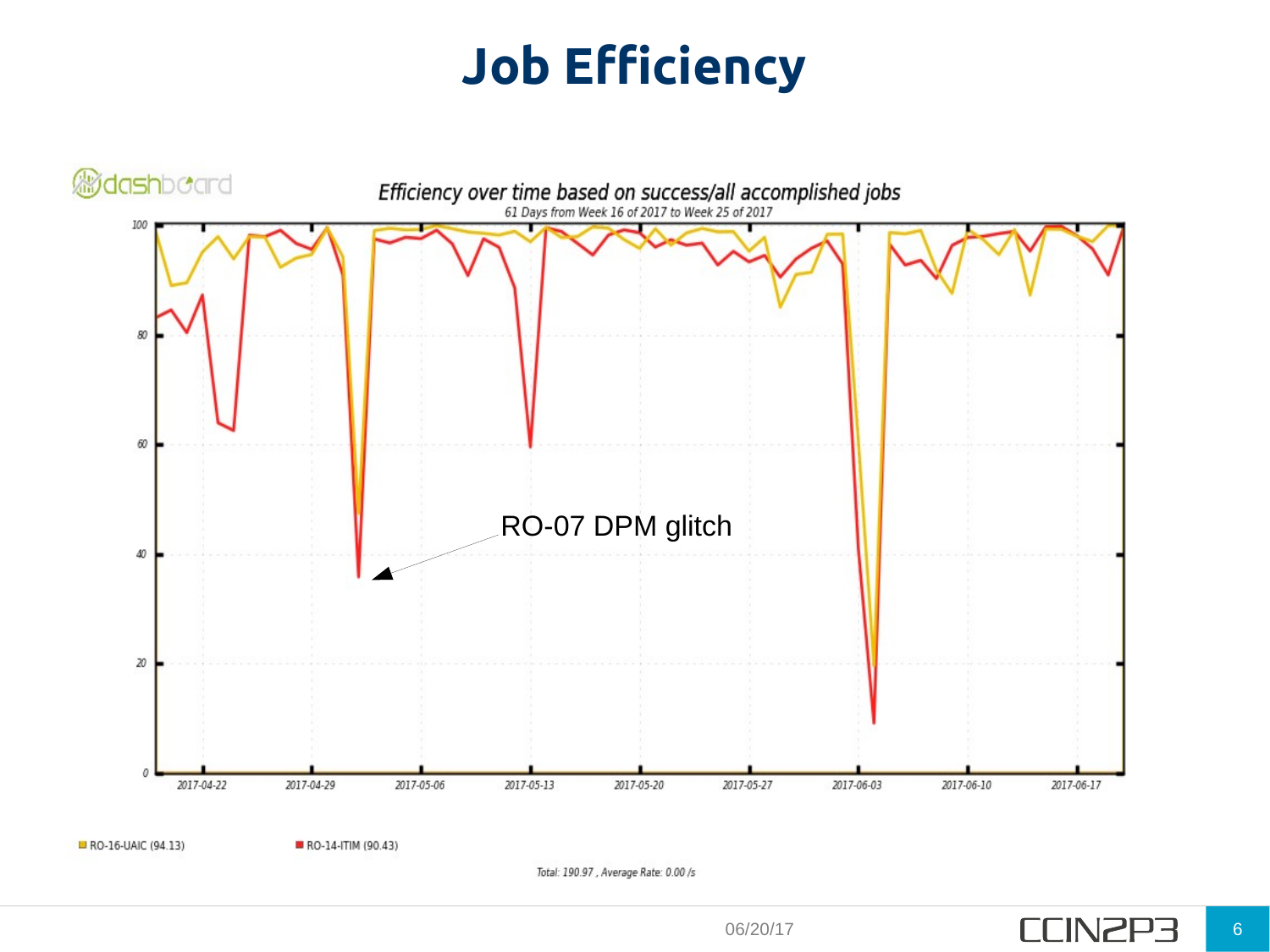## **Stage-in data and files from RO-07-DPM**



#### **1.7% of the total processed data from RO-07-DPM** (over 377TB)



**11.7% of the total processed files on RO-14 and RO16** (over 913K files)

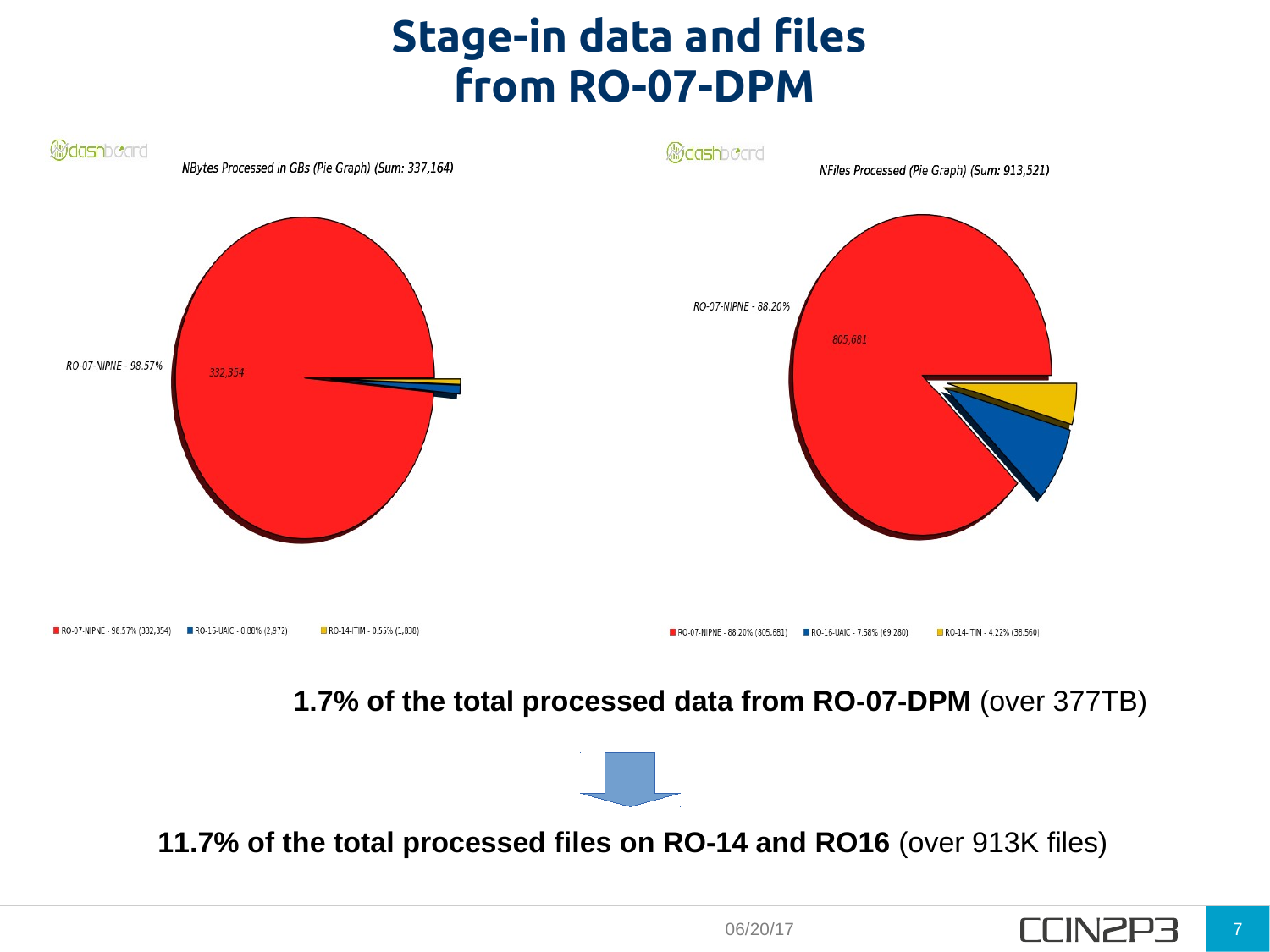## **Stage-out data and files to RO-07-DPM**



**21.5 % of the total produced files on RO-14 and RO16** (over 512K files)

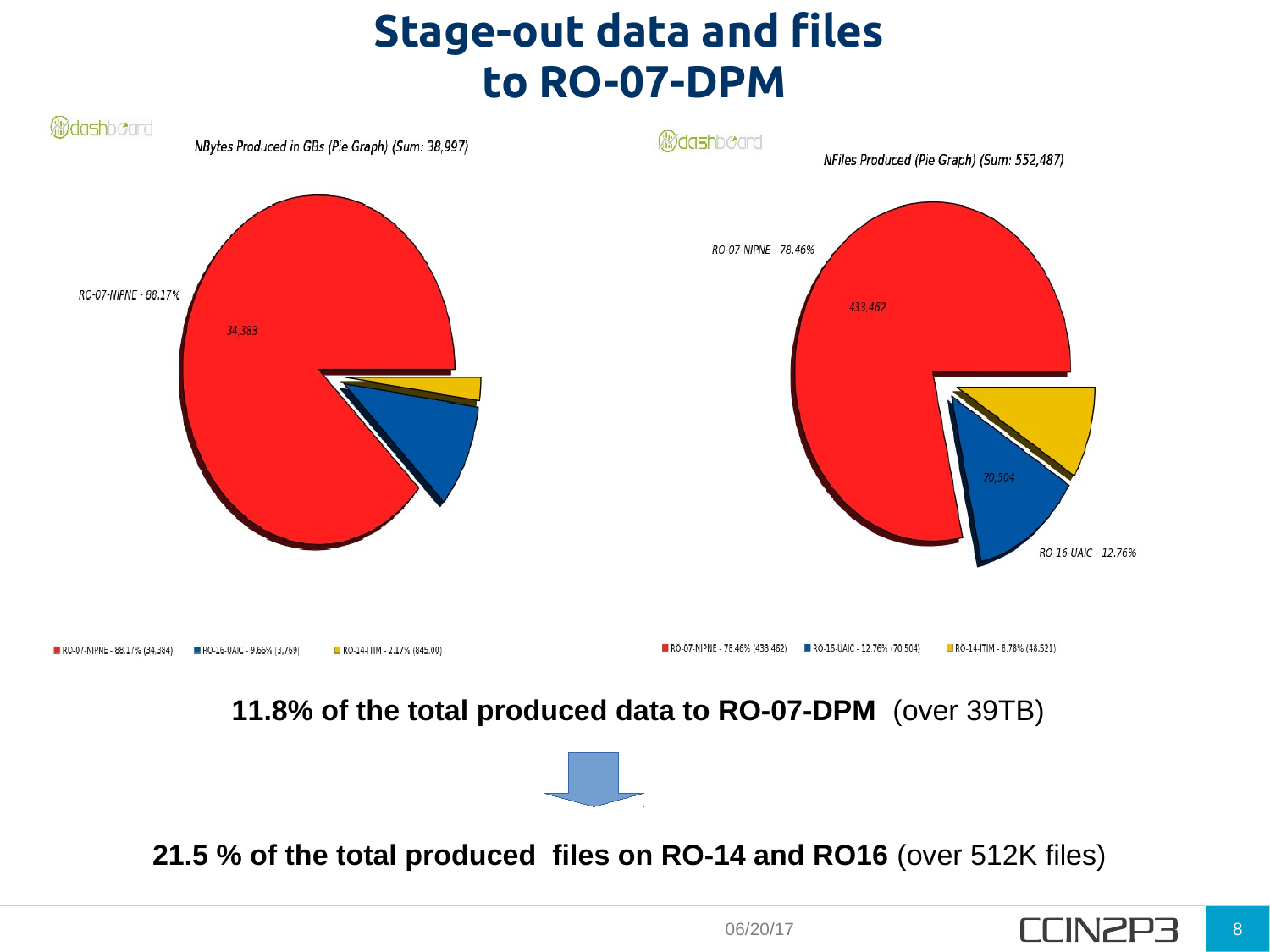



#### **88% of the total wallclock time correspond to MC Simulation for the four sites**